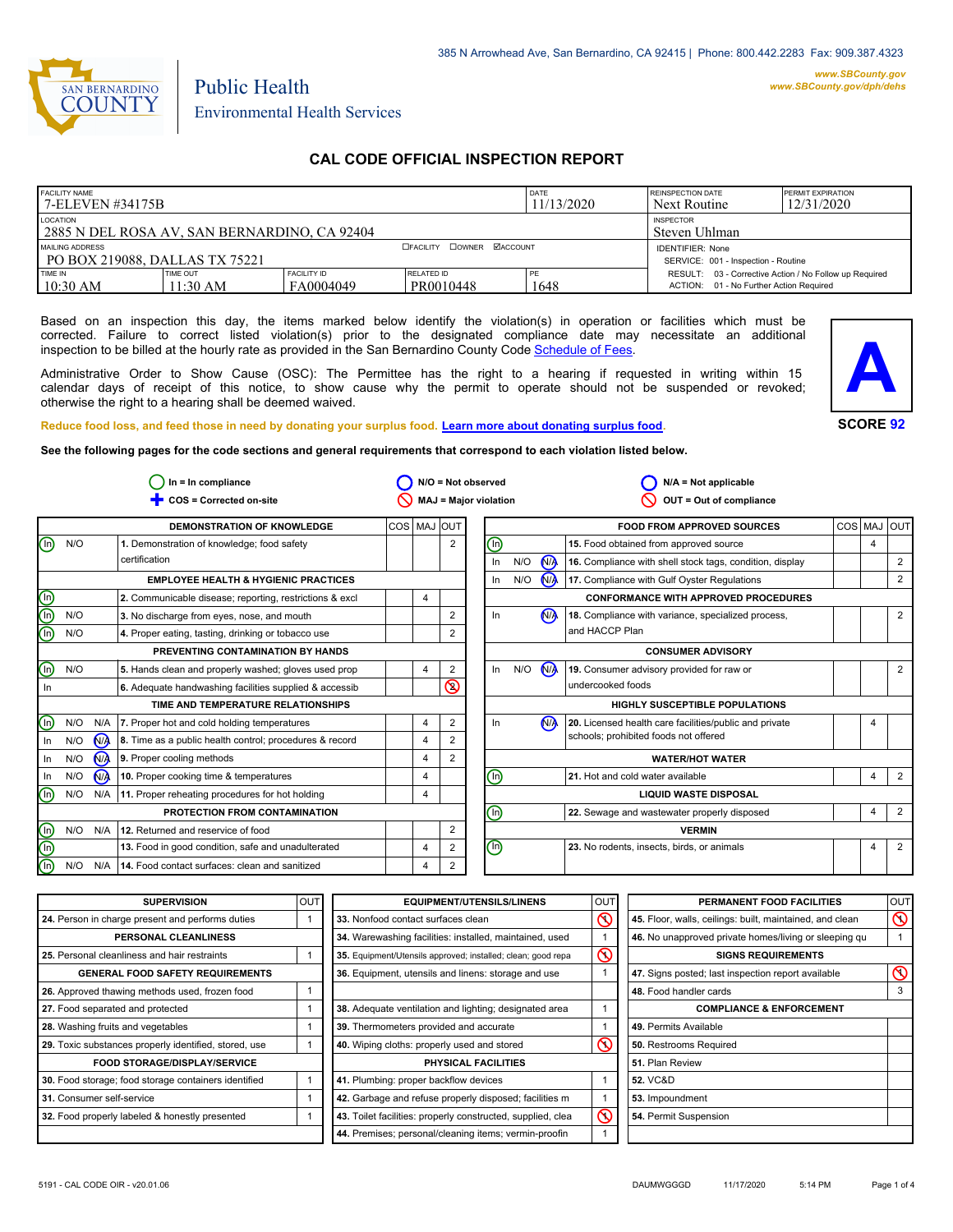

### **CAL CODE OFFICIAL INSPECTION REPORT**

| <b>FACILITY NAME</b> | 7-ELEVEN #34175B                                          |                                                                                                                                                                                                 | DATE<br>11/13/2020                |  |  |  |
|----------------------|-----------------------------------------------------------|-------------------------------------------------------------------------------------------------------------------------------------------------------------------------------------------------|-----------------------------------|--|--|--|
| <b>LOCATION</b>      | 2885 N DEL ROSA AV, SAN BERNARDINO, CA 92404              |                                                                                                                                                                                                 | <b>INSPECTOR</b><br>Steven Uhlman |  |  |  |
|                      |                                                           | <b>6. ADEQUATE HANDWASHING FACILITIES SUPPLIED &amp; ACCESSIBLE</b>                                                                                                                             |                                   |  |  |  |
| <b>POINTS</b>        | Compliance date not specified<br><b>Not In Compliance</b> | Inspector Comments: 1) Observed that access to the handwash sink adjacent to the three compartment sink<br>to be obstructed by a clothing hamper. Also observed an empty paper towel dispenser. |                                   |  |  |  |
|                      | Violation Reference -                                     | Ensure all handwash sinks remain accessible and unobstructed at all times. Fill the towel dispenser and keep<br>it stocked at all times.                                                        |                                   |  |  |  |
|                      |                                                           | 2) Observed the paper towel dispenser in the restroom to be empty.                                                                                                                              |                                   |  |  |  |
|                      |                                                           | Fill the towel dispenser and keep it stocked at all times.                                                                                                                                      |                                   |  |  |  |
|                      |                                                           | 3) Observed a pizza slicer placed in the basin of the front counter handwash sink.                                                                                                              |                                   |  |  |  |
|                      |                                                           | Handwash sinks must be used exclusively for handwashing. Do not wash or store utensils or any other object<br>in the sink basin.                                                                |                                   |  |  |  |
|                      |                                                           |                                                                                                                                                                                                 |                                   |  |  |  |

**Violation Description:** Handwashing soap and towels or drying device shall be provided in dispensers; dispensers shall be maintained in good repair. (113953.2) Adequate facilities shall be provided for hand washing. (113953, 113953.1, 114067(f)). Handwashing sink is not separated from a warewashing sink by a 6 inch high metal splashguard or 24 inch separation. (113953) Handwashing sinks shall not be obstructed, inaccessible, used improperly or kept unclean. (113953.1)

### **33. NONFOOD-CONTACT SURFACES CLEAN**

| <b>POINTS</b> | Compliance date not specified<br><b>Not In Compliance</b> | Inspector Comments: Observed the interior of the front counter reach-in refrigerators to be soiled with old<br>food debris crumbs. |  |  |  |  |
|---------------|-----------------------------------------------------------|------------------------------------------------------------------------------------------------------------------------------------|--|--|--|--|
|               | Violation Reference - HSC -<br>114115 (c)                 | Clean these refrigerators and keep them clean.                                                                                     |  |  |  |  |

**Violation Description:** All nonfood contact surfaces of utensils and equipment shall be clean. (114115 (c))

#### **35. EQUIPMENT/UTENSILS - APPROVED; INSTALLED; CLEAN; GOOD REPAIR, CAPACITY**

**Compliance date not specified POINTS**

**Inspector Comments:** Observed torn door gaskets in the walk-in refrigerator beverage display doors.

**Not In Compliance Violation Reference - HSC - 114130, 114130.1, 114130 1**

Repair or replace these gaskets. If repaired, ensure the result is smooth and easily cleanable.

**Violation Description:** All utensils and equipment shall be fully operative and in good repair. (114175). All utensils and equipment shall be approved, installed properly, and meet applicable standards. (114130, 114130.1, 114130.2, 114130.3, 114130.4, 114130.5, 114132, 114133, 114137, 114139, 114153, 114155, 114163, 114165, 114167, 114169, 114177, 114180, 114182)

### **40. WIPING CLOTHS: PROPERLY USED AND STORED**



**Violation Description:** Wiping cloths used to wipe service counters, scales or other surfaces that may come into contact with food shall be used only once unless kept in clean water with sanitizer. (114135, 114185.1, 114185.3 (d-e)) Sponges shall not be used in contact with cleaned and sanitized or in-use food contact surfaces. (114135)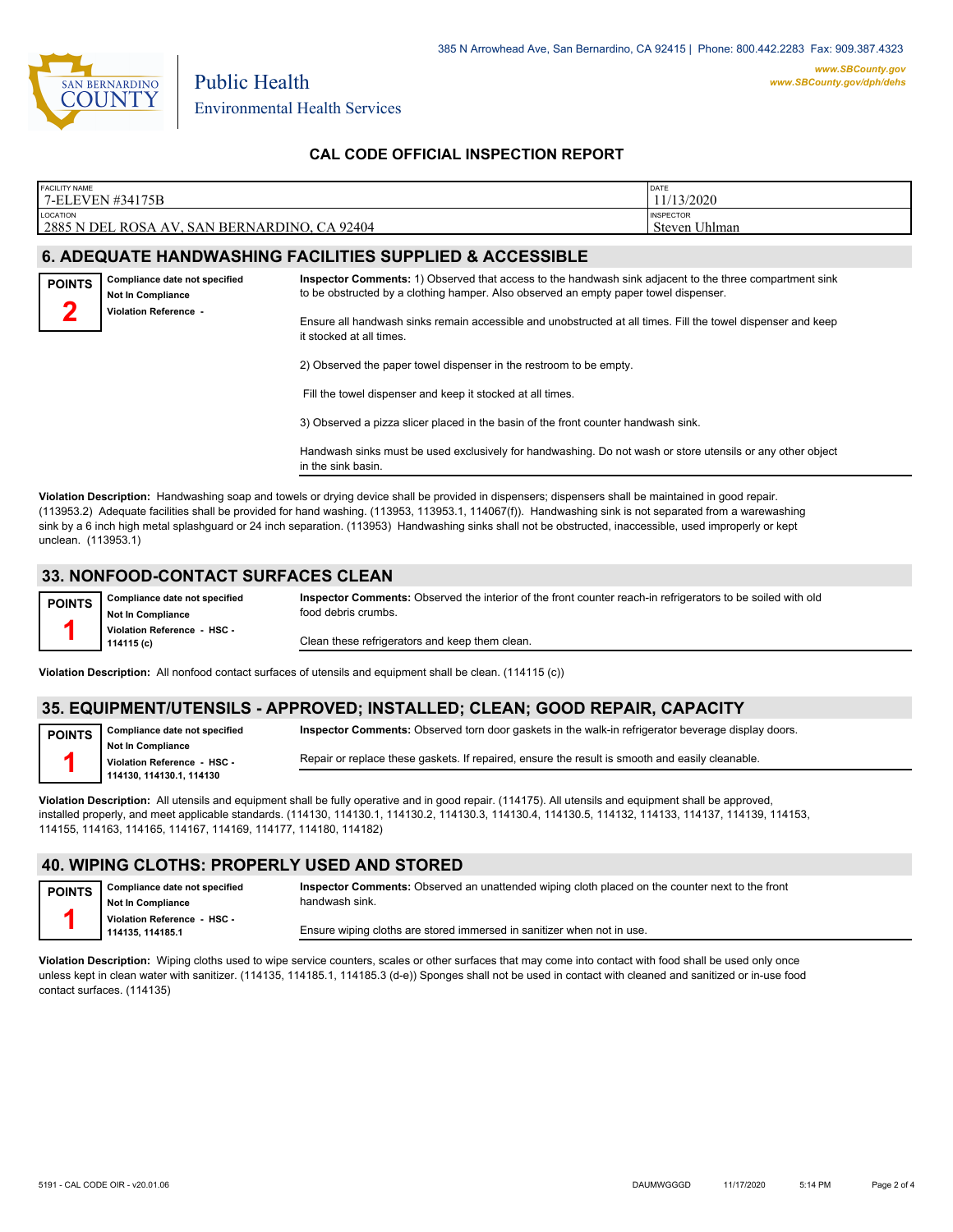

### **CAL CODE OFFICIAL INSPECTION REPORT**

| <b>FACILITY NAME</b><br>7-ELEVEN #34175B                         | DATE<br>1/13/2020                 |
|------------------------------------------------------------------|-----------------------------------|
| LOCATION<br>2885 N DEL ROSA AV.<br>. SAN BERNARDINO,<br>CA 92404 | <b>INSPECTOR</b><br>Steven Uhlman |
|                                                                  |                                   |

### **43. TOILET FACILITIES: PROPERLY CONSTRUCTED, SUPPLIED, CLEANED**

**Compliance date not specified Not In Compliance Violation Reference - HSC - 114250, 114276 POINTS 1**

**Inspector Comments:** 1) Observed the restroom door lock to be so damaged that a credit card, or slim knife blade, is required to open the door. Repair the lock and keep it maintained.

2) Observed a section of the toilet seat to be broken off.

Replace toilet seat.

**Violation Description:** Toilet facilities shall be maintained clean, sanitary and in good repair for use by employees and patrons. Toilet rooms shall be separated by a well-fitting, self-closing door. Toilet tissue shall be provided in a permanently installed dispenser at each toilet. Location of toilet facilities used by patrons shall not be located to pass through food preparation, food storage, or utensil washing areas. (114250, 114250.1, 114276)

#### **45. FLOORS, WALLS AND CEILINGS: BUILT, MAINTAINED, AND CLEAN**

**Compliance date not specified POINTS 1**

**Not In Compliance Violation Reference - HSC - 114143 (d), 114266**

**Inspector Comments:** Observed dirty floors throughout the facility, especially in the walk-in refrigerator and under shelving at the front counter.

Clean the floors and maintain them in clean condition.

**Violation Description:** The walls / ceilings shall have durable, smooth, nonabsorbent, and washable surfaces. All floor surfaces, other than the customer service areas, shall be approved, smooth, durable and made of nonabsorbent material that is easily cleanable. Approved base coving shall be provided in all areas, except customer service areas and where food is stored in original unopened containers. Food facilities shall be fully enclosed. All food facilities shall be kept clean and in good repair. (114143 (d), 114257, 114266, 114268, 114268.1, 114271, 114272) Cleaning must be an approved dustless method. (114268.1) Mats and duckboards, if used, must be removable and easily cleanable. (114272) Open-air barbecues or wood-burning ovens floor surfaces must extend a minimum of five feet and be impervious or easily cleanable. (114143(d))

### **47. SIGNS POSTED; LAST INSPECTION REPORT AVAILABLE**

**Compliance date not specified Not In Compliance Violation Reference - HSC - 113725.1, 113953.5 POINTS 1 Inspector Comments:** A copy of the latest San Bernardino County Health Department inspection report was not available for review. Ensure to keep a copy of the latest inspection report on site and make it available to the public for review upon request.

**Violation Description:** Handwashing signs shall be posted in each toilet room, directing attention to the need to thoroughly wash hands after using the restroom (113953.5) (b) No smoking signs shall be posted in food preparation, food storage, warewashing, and utensil storage areas (113978). (c) Consumers shall be notified that clean tableware is to be used when they return to self-service areas such as salad bars and buffets. (d) Any food facility constructed before January 1, 2004 without public toilet facilities, shall prominently post a sign within the food facility in a public area stating that toilet facilities are not provided (113725.1, 114381 (e)). A sign shall be posted stating that a copy of the most recent routine inspection report is available upon request. (113725.1) Permit shall be posted in conspicuous location. (114381(e)) Letter Grade Placecard shall be properly posted. SBCC 33.1406

### **CV. COVID-19 OBSERVATIONS**

**Compliance date not specified**

**POINTS 0**

**Inspector Comments:** Observed the self-service beverage station to be operational, with customers allowed to serve themselves in violation of State COVID-19 restrictions on self-service food / beverages.

**Not In Compliance Violation Reference - SBC Policy - No Reference Number Specified**

Immediately discontinue allowing self-service of beverages. One of your employees must fill the beverage cup for the customer.

**Violation Description:** Observations regarding COVID-19 associated changes to practices are recorded here.